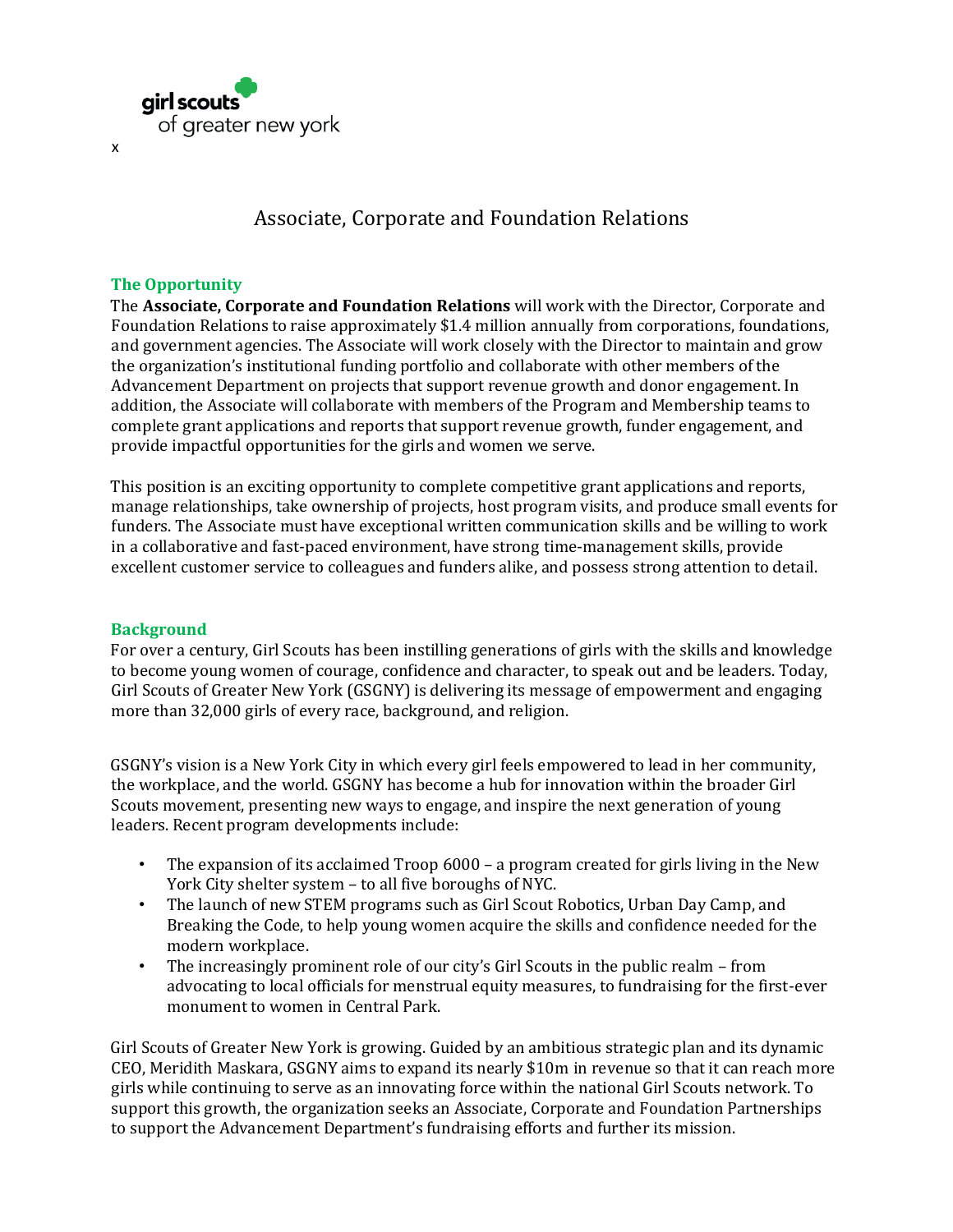

Associate, Corporate and Foundation Partnerships

### **Job Responsibilities:**

- Work with the Director, Corporate and Foundation Relations to grow and deepen institutional partnerships and financial support for the organization.
- Draft and edit letters of inquiry, proposals, letters of acknowledgement, and grant reports for institutional funders.
- Support the development of a robust pipeline of prospective donors through ongoing, strategic institutional prospect research.
- Collaborate with the Director to develop strategic stewardship plans for institutional funders.
- Coordinate with Program team to track and complete deliverables, compile data, facilitate reporting needs, and meet deadlines of various kinds.
- Administrative tasks, including but not limited to maintaining the institutional deadline calendar to ensure that grant proposals and reports are submitted in a timely manner and the moves management process for institutional contacts in Raiser's Edge.
- Act as one of two backups to the Philanthropy Coordinator for gift processing.
- Assist with site visits and events organized by the Advancement team.
- Assist program team with events that engage corporate volunteers as needed.
- Perform other duties, as assigned.

#### **Required and Desired Qualifications:**

- A sincere commitment to the Girl Scouts of Greater New York's mission and values.
- College degree and minimum of 1-3 years of experience fundraising at a nonprofit is required, and/or a strong desire to specialize in institutional fundraising.
- Evidence of exceptional written communication skills with high attention to detail.
- Excellent research abilities.
- Proven ability to prioritize, organize, and work effectively under deadlines.
- Excellent relationship-building skills: ability to personally connect with and engage diverse groups of internal and external stakeholders.
- Commitment to providing friendly and efficient customer service when interfacing with funders, volunteers, and colleagues alike.
- Ability to work and manage projects within a team structure as well as independently.
- Comfort working in a fast-paced, goal-oriented environment.
- Strong knowledge of Microsoft Office programs required; familiarity with Raiser's Edge a plus.
- Knowledge of or experience with educational programming for young people/youth development is a plus.

## **Characteristics:**

- High degree of professionalism and dependability.
- Internal motivation to hold oneself to high standards on tasks large and small.
- Positive attitude and desire to learn and grow as part of a team.
- Commitment to transparency, accountability, and direct communication.